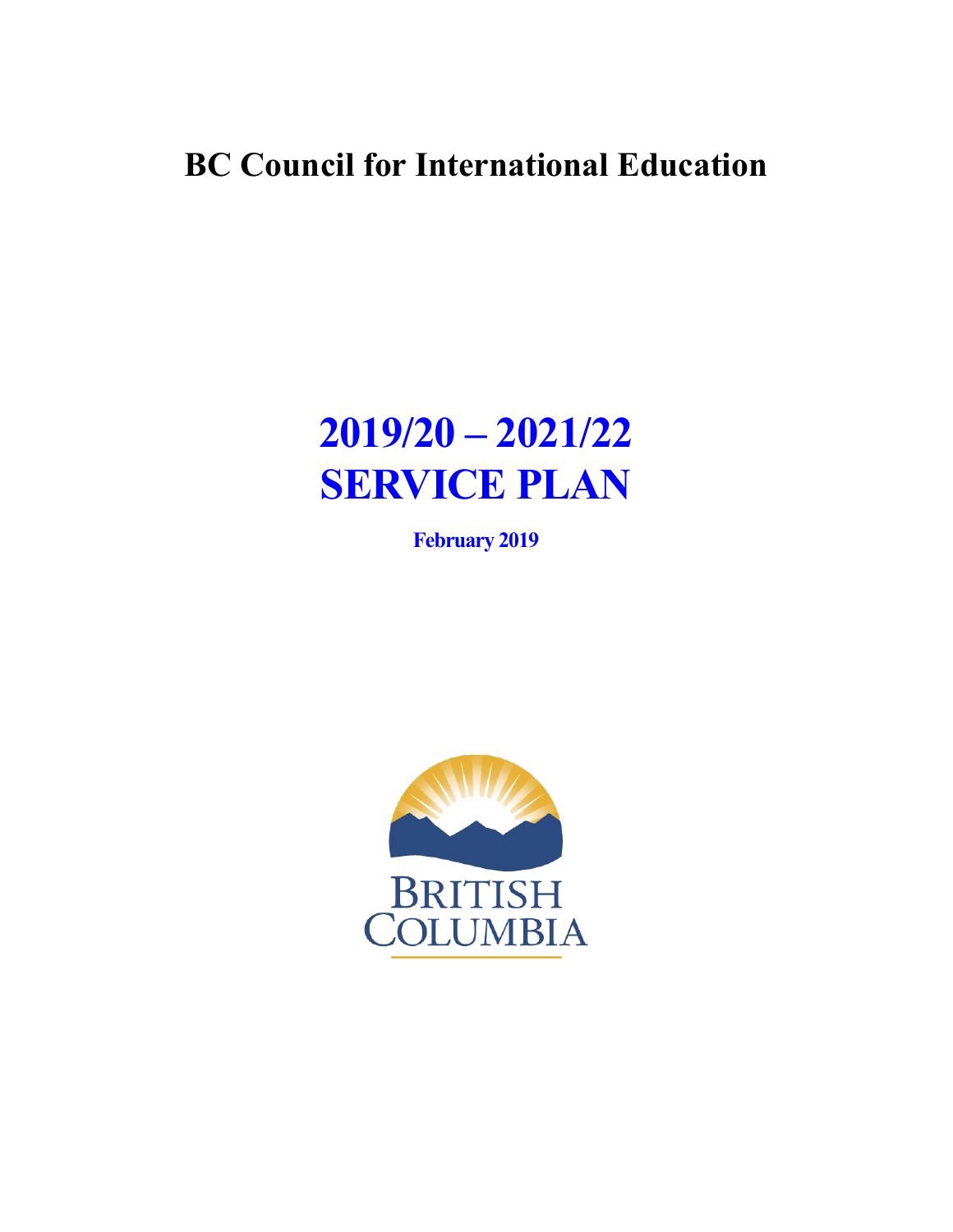For more information on the British Columbia Council for International Education contact:

Suite 603 - 409 Granville Street Vancouver, BC V6C 1T2

Phone: 604-637-6766

Email: bccie@bccie.bc.ca

Or visit our website at [www.bccie.bc.ca](http://www.bccie.bc.ca)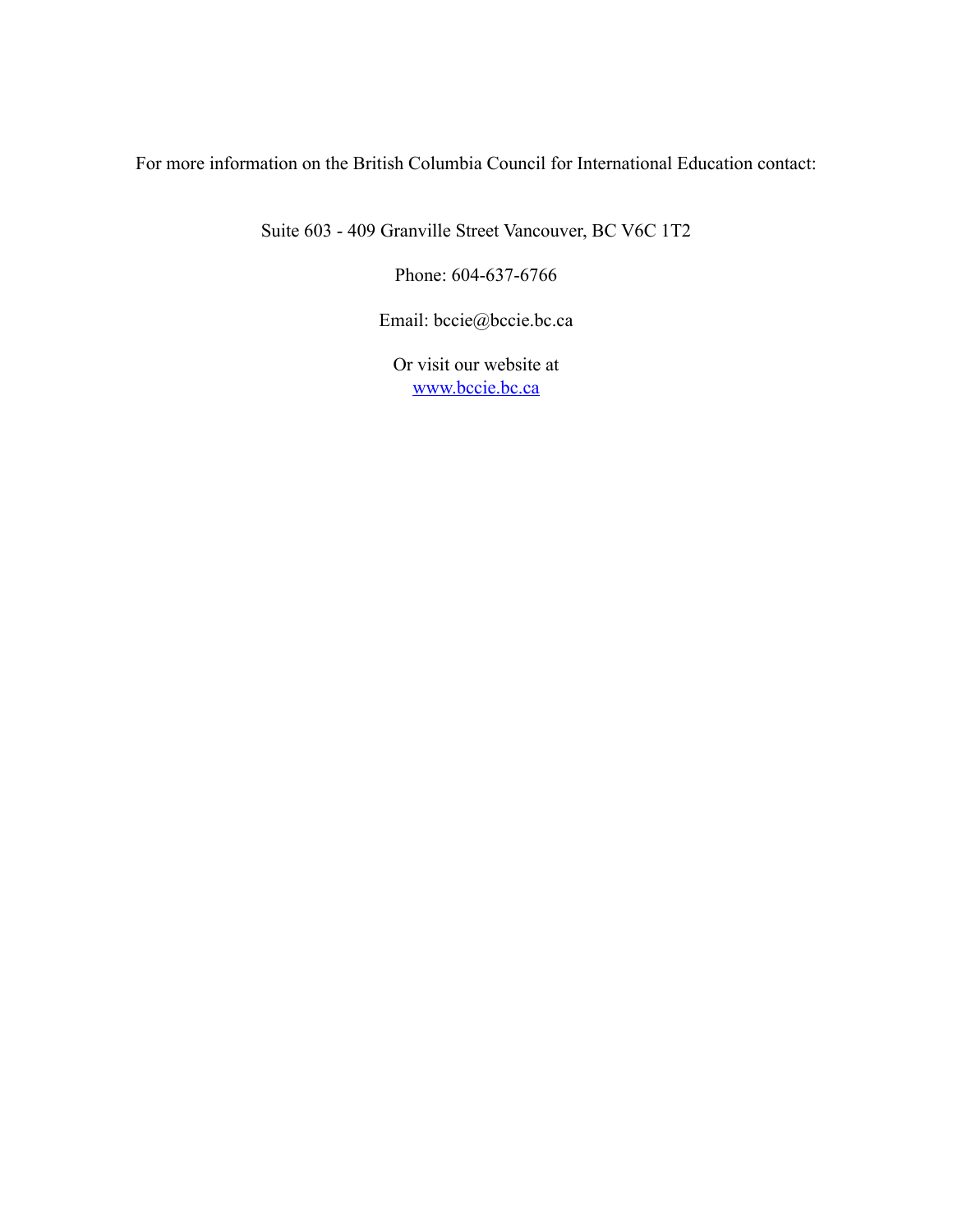# **Board Chair Accountability Statement**



The 2019/20 – 2021/22 British Columbia Council for International Education (BCCIE) Service Plan was prepared under the Board's direction in accordance with the *Budget Transparency and Accountability Act*. The plan is consistent with government's strategic priorities and fiscal plan. The Board is accountable for the contents of the plan, including what has been included in the plan and how it has been reported. The Board is responsible for the validity and reliability of the information included in the plan.

All significant assumptions, policy decisions, events and identified risks, as of February 2019 have been considered in preparing the plan. The performance measures presented are consistent with the *Budget Transparency and Accountability Act*, BCCIE's mandate and goals,

and focus on aspects critical to the organization's performance. The targets in this plan have been determined based on an assessment of BCCIE's operating environment, forecast conditions, risk assessment and past performance.

Shemi Bell

Sherri Bell Board Chair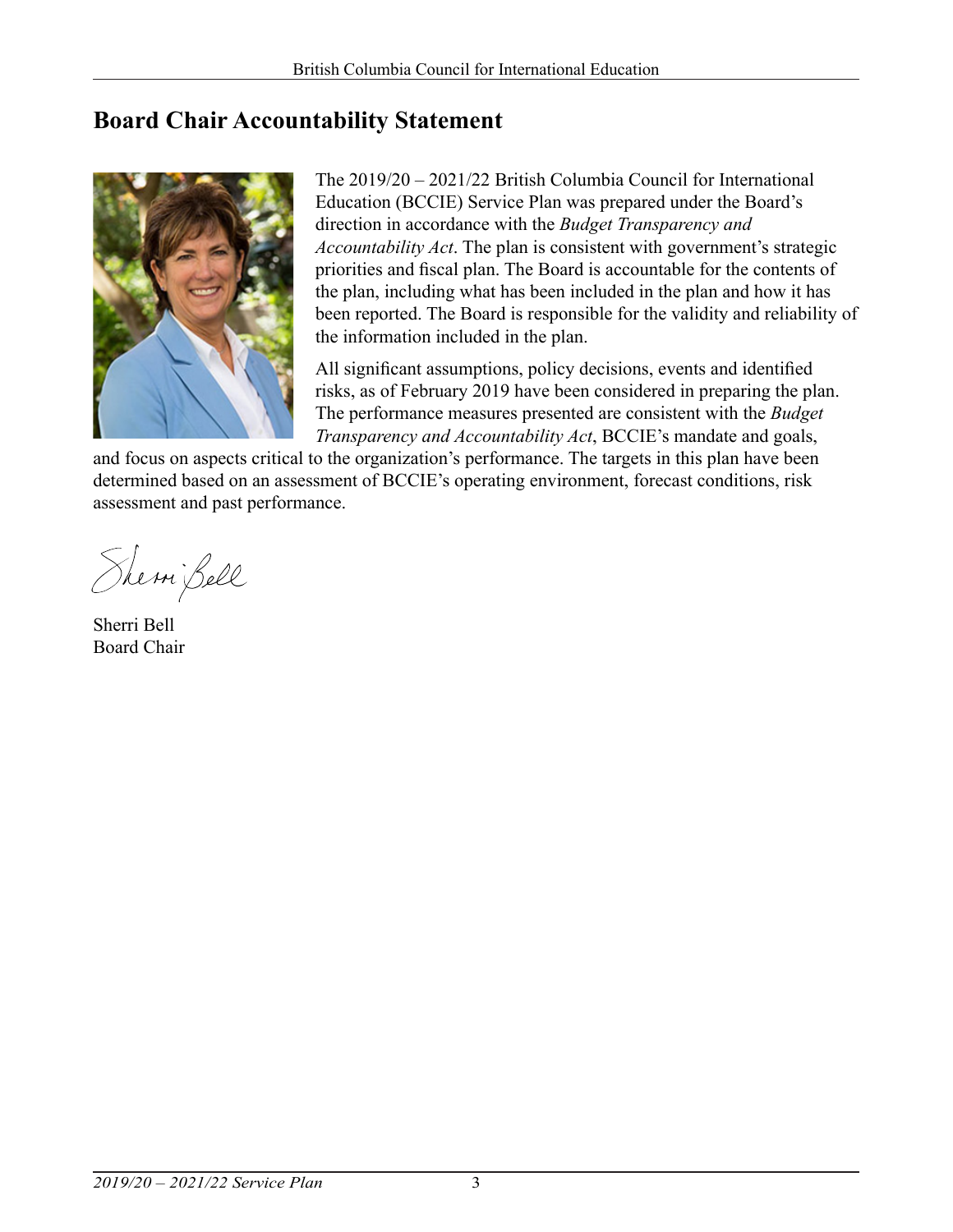# **Table of Contents**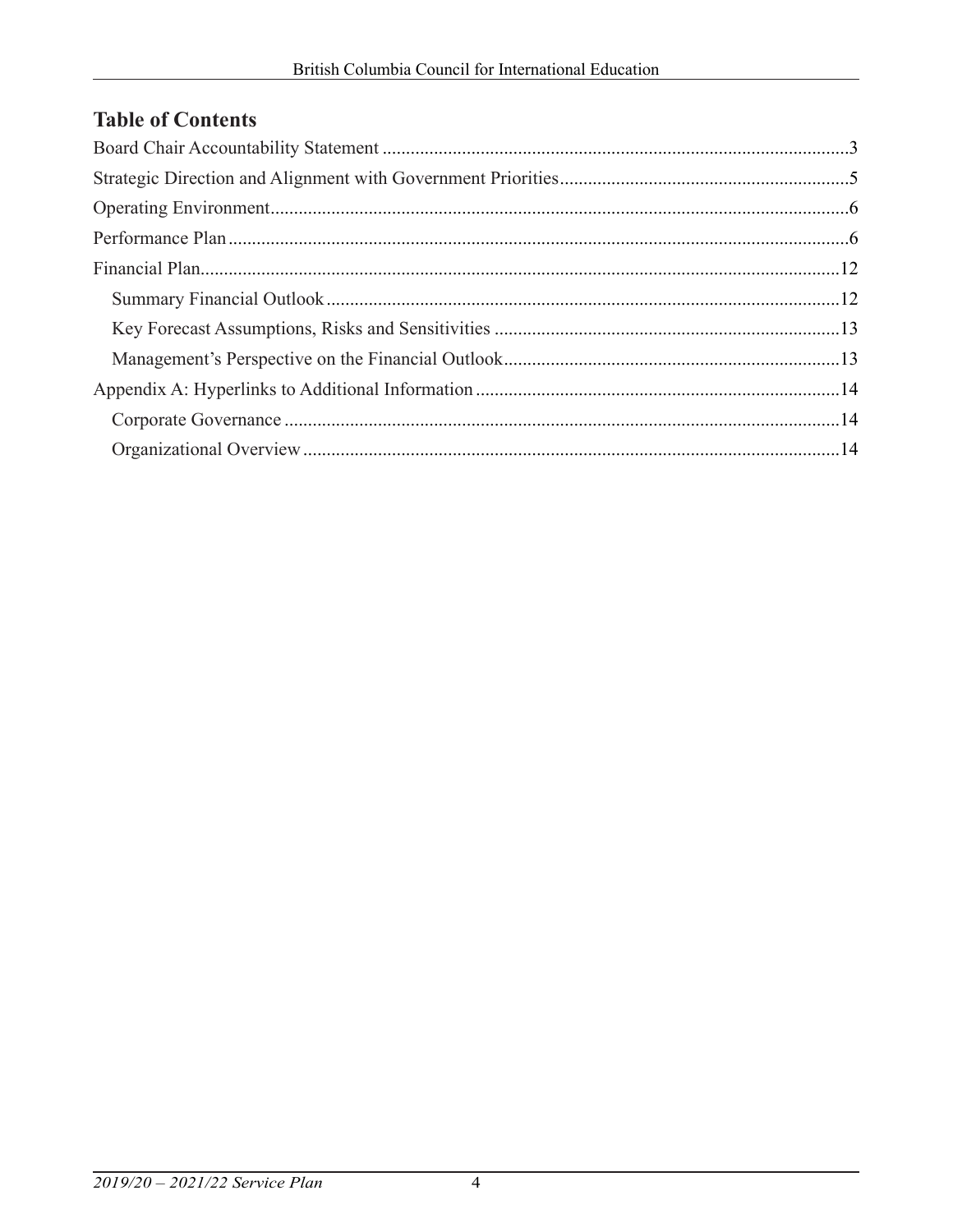# **Strategic Direction and Alignment with Government Priorities**

BCCIE is aligned with the Province of British Columbia's key priorities of delivering services people can count on, building a strong, sustainable economy, making life more affordable and supporting lasting reconciliation with Indigenous peoples.

BCCIE is a key partner supporting government and facilitating engagement in international education activities. The purpose of BCCIE is to promote international education for the Province of British Columbia, and to enhance British Columbia's international reputation for excellence in education. BCCIE works collaboratively with the Ministry of Advanced Education, Skills and Training, partner ministries including the Ministry of Education and the Ministry of Jobs, Trade and Technology, and with schools, districts and institutions to deliver on the international education priorities of the Province.

In the 2019/20 Mandate Letter from the Minister of Advanced Education, Skills and Training, BCCIE is directed to make substantive progress on government priorities such as Indigenization of the international education sector, supporting the development of the provincial framework for international education and building the capacity of the sector in areas such as study abroad, partnership development and interculturalization. BCCIE delivers on this direction through activities that focus on the following core service areas:

- • **Partnerships and Market Development** developing and maintaining strategic partnerships and networks in new and existing international markets to help schools and institutions diversify their sources of international students. BCCIE works to position B.C. as the destination of choice for international learners and to create opportunities for domestic students to develop global competencies through education experiences abroad.
- • **Capacity Building and Leadership** promoting a culture of quality and excellence in international education and increasing the knowledge, expertise, and capacity of B.C.'s international education sector.
- • **Communications and Global Engagement** communicating and engaging with stakeholders in the sector to share information about opportunities and best practices and to foster positive relationships and collaboration.

| <b>Government Priorities</b>               | <b>BCCIE Aligns With These Priorities:</b>                                                                                                                            |
|--------------------------------------------|-----------------------------------------------------------------------------------------------------------------------------------------------------------------------|
| Delivering the services<br>people count on | • Provide and develop leadership and expertise in international education<br>(Goal 2)<br>• Promote the benefits and opportunities of international education (Goal 3) |
| A strong, sustainable<br>economy           | • Support the two-way flow of students, instructors, and ideas between<br>British Columbia and international partners (Goal 1)                                        |

BCCIE is aligned with the Government's key priorities: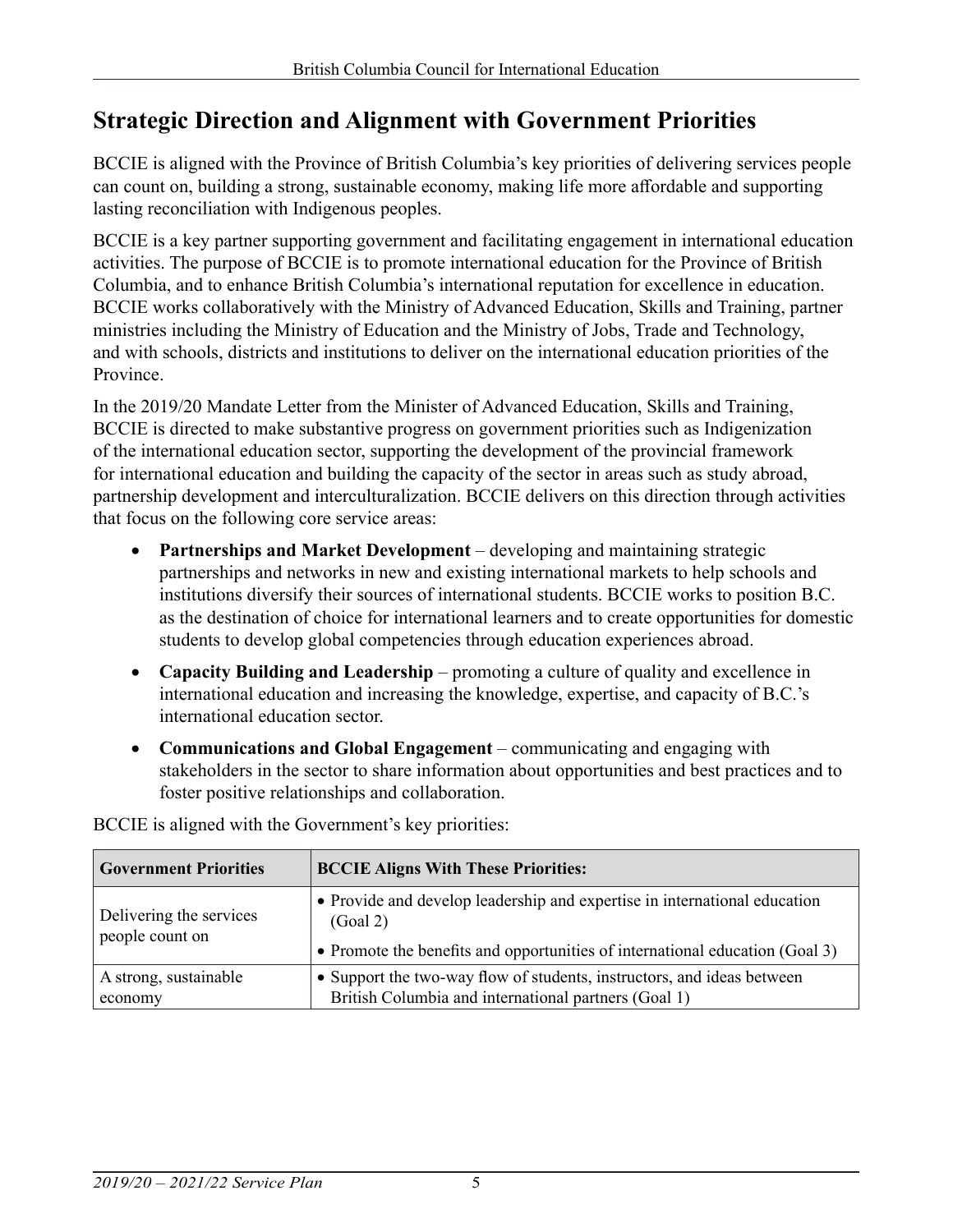# **Operating Environment**

British Columbia's international education sector supports student achievement by enriching the intellectual, human, social and career development of international and domestic students in British Columbia. It helps to facilitate the two-way flow of students, researchers, and faculty in support of the development of global competencies; and it helps contribute to a strong, sustainable, and diversified provincial economy by developing a trained and educated workforce.

Canada is known for its safety, quality education programs and pathways to immigration and is a popular education destination for international students from around the globe. While B.C. has benefitted from several years of growth in international student enrolment, particularly concentrated in public post-secondary institutions, British Columbia faces growing competition for international students, both internationally and among other provinces and territories.

The Canadian federal government announced plans in fall 2018 that it would develop a new International Education Strategy for Canada. The federal strategy is expected to be developed at the same time as the B.C. government is developing a framework for international education in the province. This work will provide direction to BCCIE in its ongoing support for the international education sector in B.C.

A key focus for BCCIE in 2019/20 will be to work closely with the Ministry of Advanced Education, Skills and Training, partner ministries and the provincial international education sector to support the development of a provincial framework for international education.

As an additional opportunity in the coming year, BCCIE, in conjunction with Simon Fraser University, will act as the secretariat and host of the Asia Pacific Association for International Education (APAIE) conference in Vancouver in March 2020 – the first time this landmark partnership development conference has been hosted outside of Asia. APAIE supports B.C.'s high international profile – particularly in the Asia Pacific – and contributes to diversification through new partnership development, enhances the BCCIE brand and earns revenue to support B.C. initiatives, programs and international education scholarships in B.C. BCCIE is planning appropriate measures to mitigate the risks associated with hosting APAIE, such as increased demands on BCCIE's human resources and operating capacity.

Supporting reconciliation with Indigenous peoples is a key commitment of the Province of British Columbia, including moving forward on the Truth and Reconciliation Commission (TRC) Calls to Action and consideration of the principles of the United Nations Declaration on the Rights of Indigenous Peoples (UNDRIP). As part of its work to promote diversity and strengthen intercultural awareness and inclusiveness, BCCIE aims to support school districts and post-secondary institutions in their Indigenization responsibilities through education, training and capacity building. BCCIE continues to help institutions identify opportunities to better involve Indigenous students in international education and promote connections between Indigenous and international students.

# **Performance Plan**

BCCIE supports the successful development, promotion and advancement of international education in B.C. Through consultation and direction from the Province and the Board, BCCIE aims to achieve the following goals and objectives. The three overarching goals are interconnected, and the key strategies outlined in each may advance or support one or more goals.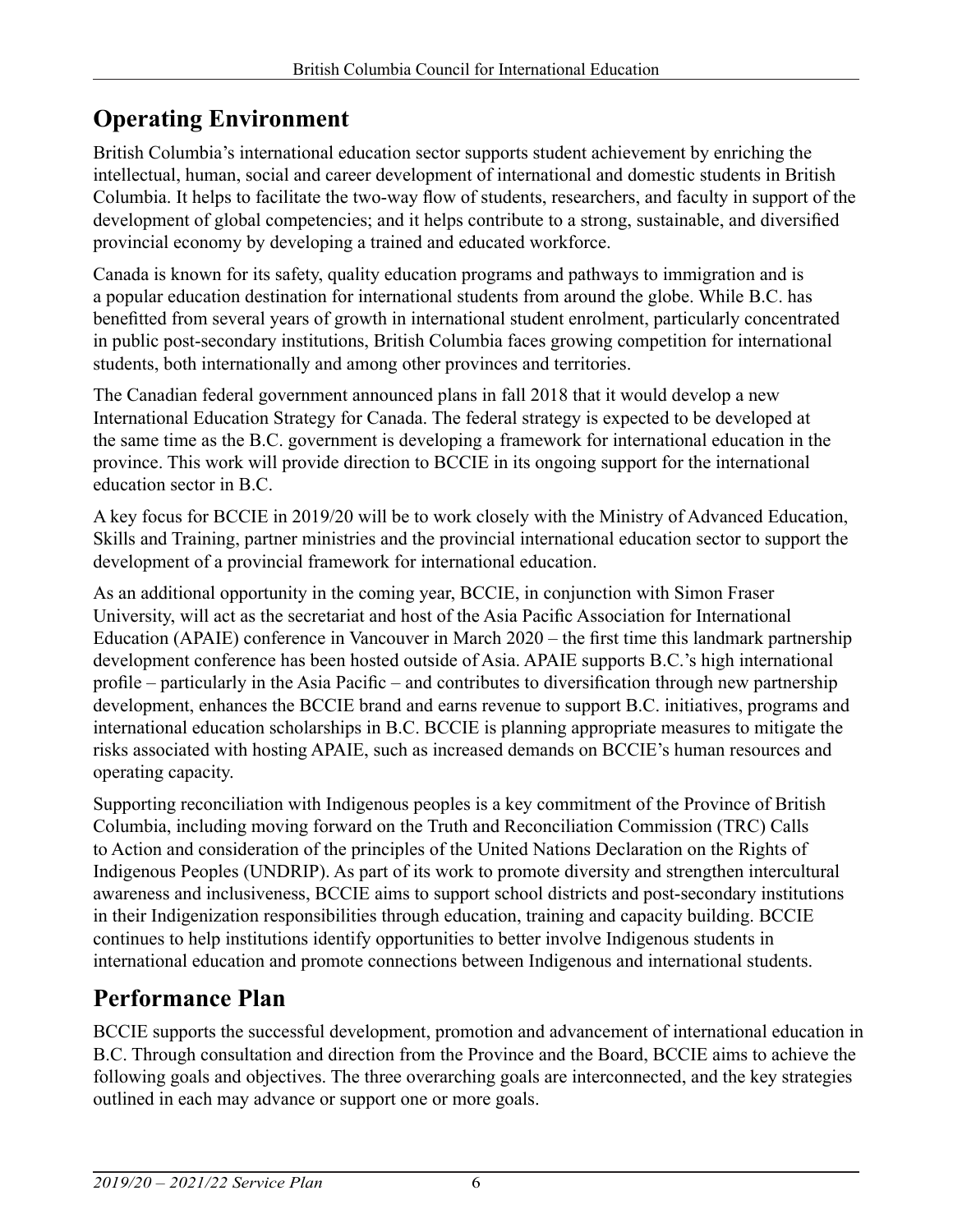### **Goal 1: Support the two-way flow of students, instructors, and ideas between British Columbia and international partners.**

BCCIE plays a critical role in facilitating partnerships, increasing opportunities for B.C. students to study and work abroad and positioning B.C., including regions outside the Lower Mainland, as a destination of choice for international learners.

# **Objective 1.1: Facilitate international partnership development in education.**

International partnerships are an essential part of a globally aware education system. They provide for the two-way flow of students, instructors and ideas between British Columbia and international partners, support learners to attain valuable global skills and are a foundation for future business relationships.

#### **Key Strategies:**

- Develop strategic international partnerships that support further diversification of international education opportunities.
- Expand opportunities for B.C. students and educators to participate in study and work abroad experiences.
- Engage in international education activities that enhance the recognition and reputation of B.C. as a destination of choice for education and learner success.

|                  | <b>Performance Measure(s)</b>                                                                                                                                              | 2017/18<br><b>Actuals</b> | 2018/19<br>Forecast | 2019/20<br><b>Target</b> | 2020/21<br><b>Target</b> | 2021/22<br><b>Target</b> |
|------------------|----------------------------------------------------------------------------------------------------------------------------------------------------------------------------|---------------------------|---------------------|--------------------------|--------------------------|--------------------------|
| 1.1a             | Number of strategic agreements<br>BCCIE signs annually in<br>targeted countries to support<br>further diversification of<br>international education markets <sup>1</sup>   | N/A                       | 3                   | $\overline{2}$           | 2                        | 2                        |
| 1.1 <sub>b</sub> | Number of opportunities<br>for international partnership<br>development between B.C.<br>schools, districts and institutions<br>and international counterparts <sup>2</sup> | N/A                       | New measure         | 10                       | 11                       | 12                       |

<sup>1</sup> Data Source: BCCIE

2 Data Source: BCCIE

#### **Linking Performance Measures to Objectives:**

1.1a This measure demonstrates BCCIE's important role in establishing and maintaining strategic partnerships and Memorandums of Understanding (MOUs) with related organizations in countries and regions determined to be a priority for B.C. These agreements solidify relationships with a range of international partners, including schools and institutions, education organizations and governments, and facilitate global engagement in the education sector that might not have otherwise occurred. Priority partnerships will be selected to support further diversification of international education markets and students in B.C. The measure was introduced in 2018/19 and therefore there is no previous data.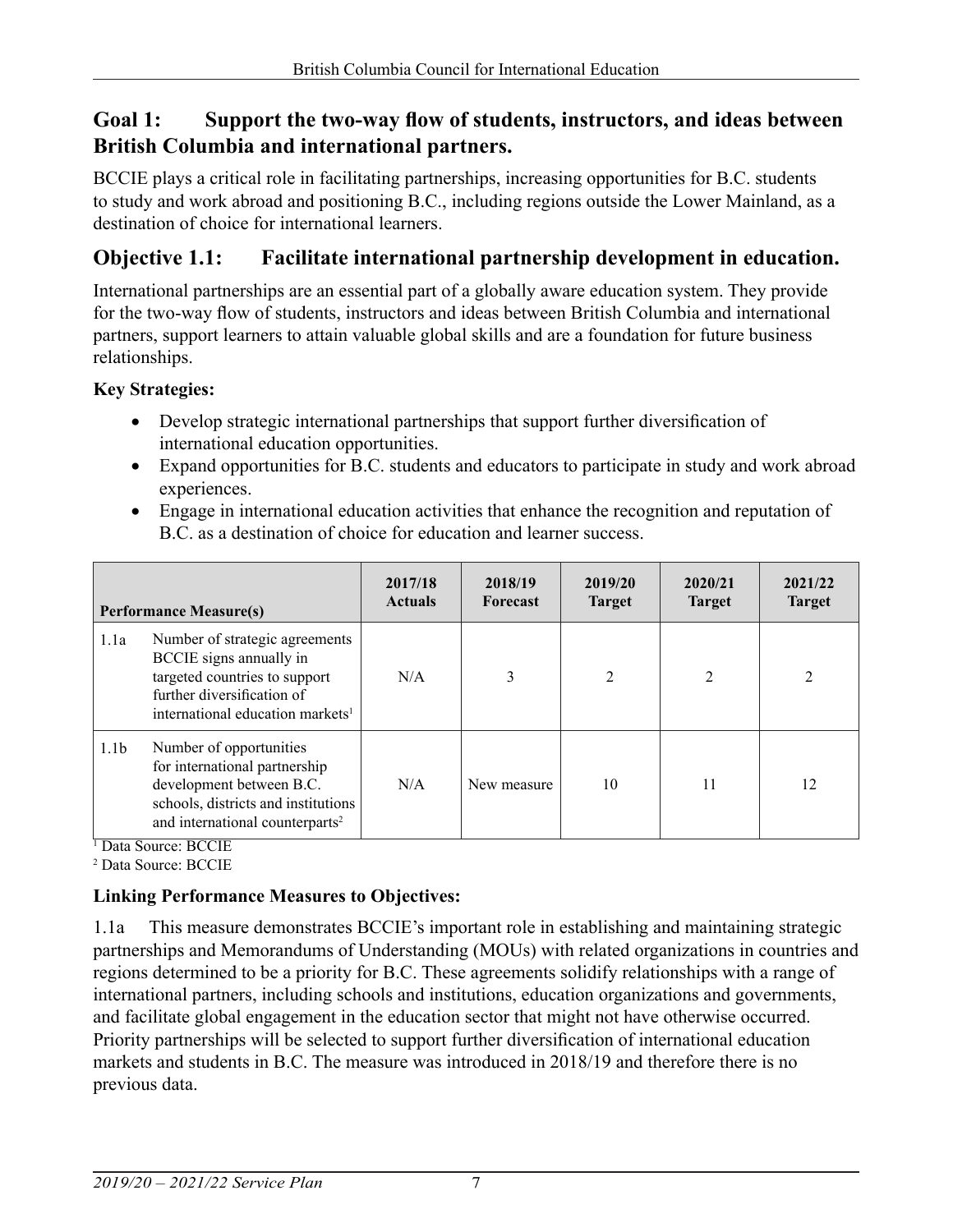1.1b This is a new measure that demonstrates BCCIE's ability to facilitate strategic relationships and support partnership development between B.C. schools, districts and institutions and key international partners, schools and institutions. For this measure, an opportunity will be defined as an event locally or internationally hosted or organized by BCCIE where B.C. schools and institutions will have the opportunity to meet potential international partners. Examples include events offered as a part of Team BC missions, local familiarization tours and events or business to business (B2B) meetings with international delegations as a part of the annual summer conference.

#### **Discussion:**

In the 2018/19 service plan, BCCIE introduced a new measure regarding the number of strategic agreements signed. As this measure is about ensuring that agreements entered into by BCCIE are strategic and promote quality outcomes, it was determined that the targets set would be specific to BCCIE's agreements and would remain constant over time.

A second measure has been added in the 2019/20 service plan to capture how BCCIE's work can support partnership development at the institutional and school level. Targets are based on historical data and include the number of partnership development opportunities, both internationally and locally, facilitated through BCCIE networks and relationships. These opportunities for partnership development may lead to school and institutional level agreements which further support international market diversification. As this is a new measure, targets will be monitored and adjusted in future years, if necessary. Together, the two measures create a more comprehensive picture of how BCCIE's work facilitates opportunities to build international partnerships.

A planned familiarization tour with the Association of College Counselors in Independent Schools (ACCIS) and Team BC missions to Mexico and Southeast Asia in 2019, coordinated by BCCIE, will provide many opportunities for partnership development. In addition, hosting the APAIE Conference in March 2020 and participating in other premier education partnership events will support B.C. institutions, schools and districts to develop connections for student mobility, academic cooperation, partnership development and the attraction of international students.

# **Goal 2: Provide and develop leadership and expertise in international education.**

BCCIE is committed to providing effective and relevant capacity building expertise and services to all international education stakeholders in the province, with a focus this year on ensuring sessions are more accessible to those outside the Lower Mainland. BCCIE organizes and delivers activities and sessions throughout B.C. and undertakes focused capacity-building projects with schools and institutions to support international education engagement. This work provides information, knowledge and best practices to international education practitioners and increases capability, agility and engagement within the sector.

# **Objective 2.1: Identify, create, and support opportunities for capacity building in the international education sector.**

Capacity building efforts, including BCCIE's Summer Conference, focus on fostering diversity in the classroom, ensuring a positive experience for international students and learning from and appreciating the intercultural dynamics developed within classrooms and campuses. This includes supporting the awareness of B.C.'s Indigenous history among international students.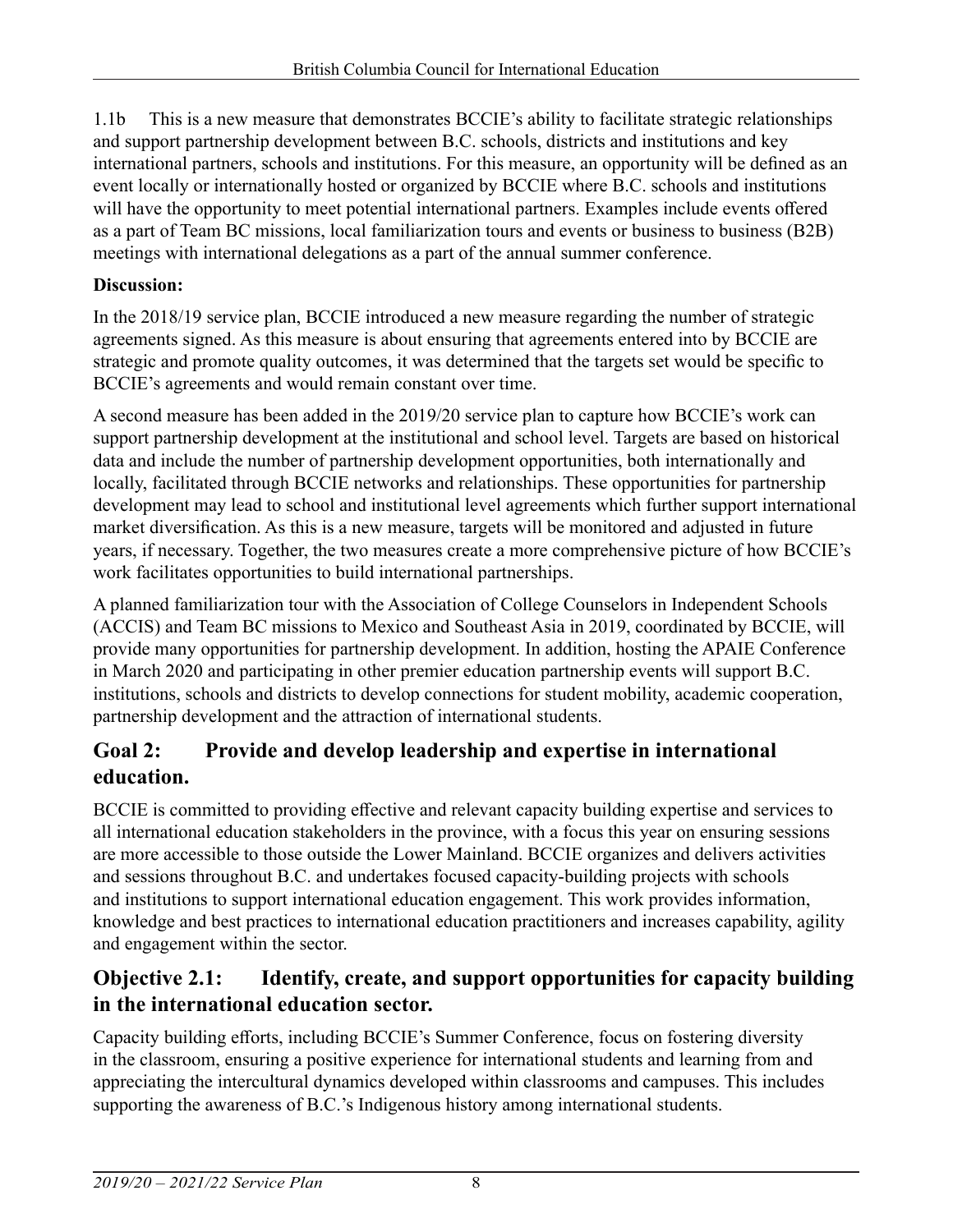#### **Key Strategies:**

- Expand capacity building opportunities across B.C., particularly in regions outside the Lower Mainland.
- Support the province's goals for K-12 and post-secondary institutions in the Indigenization of the international education sector to foster greater awareness of B.C.'s and Canada's Indigenous history among international students.
- Support intercultural training in schools, districts and institutions particularly for those outside the Lower Mainland – to help ensure faculty, staff, and administration are supported to work with international students.

|                  | <b>Performance Measure(s)</b>                                                             | 2017/18<br>Actual | 2018/19<br>Forecast | 2019/20<br><b>Target</b> | 2020/21<br><b>Target</b> | 2021/22<br><b>Target</b> |
|------------------|-------------------------------------------------------------------------------------------|-------------------|---------------------|--------------------------|--------------------------|--------------------------|
| 2.1a             | # of capacity building sessions <sup>1</sup>                                              | 14                | 13                  | 12                       | 12                       | 12                       |
| 2.1 <sub>b</sub> | $#$ of participants at capacity building sessions <sup>2</sup>                            | 791               | 1000                | 750                      | 450                      | 775                      |
| 2.1c             | Satisfaction with capacity building sessions<br>and annual Summer Conference <sup>3</sup> | 93%               | 94%                 | 95%                      | 95%                      | 95%                      |

1 Data Source: BCCIE. 2 Data Source: BCCIE.

<sup>3</sup> Data Source: BCCIE surveys participants, using a standard five-point Likert scale to measure their satisfaction with the coordination and organization of the session.

#### **Linking Performance Measures to Objectives:**

2.1.a This measure is an indicator of the extent of capacity building sessions organized and delivered by BCCIE. These events are an effective way to build knowledge, capability and agility within the education sector in B.C. to engage internationally.

2.1.b This measure is an indicator of BCCIE's success in providing capacity building sessions that are of interest and relevant to the sector. Number of participants indicates the reach and effectiveness of the organization in targeting education sector needs. This metric includes attendees at the annual Summer Conference, comprising the bulk of the participants in this measure. To that end, the measure is greatly influenced by the location of Summer Conference, which changes on a yearly basis. The 2018/19 forecast is high due to a record number of attendees at the Summer Conference in Vancouver and is expected to decrease in 2019/20 when the conference moves back to Whistler. The 2020/21 target is much lower, as BCCIE will not hold the Summer Conference due to hosting APAIE only a few months prior in March of 2020.

2.1.c This measure is an indicator of the stakeholder perspective of the effectiveness of the capacitybuilding sessions BCCIE organizes, leads and delivers in the province, including the annual Summer Conference. As this is a continuing measure, the forecast and target figures are drawn from previous years' Service Plans.

#### **Discussion:**

Sector capacity building sessions and the BCCIE Summer Conference bring stakeholders together to share best practices, discuss new ideas and collaborate on a variety of topics such as regional or topical challenges, marketing and recruitment, study abroad, intercultural competencies and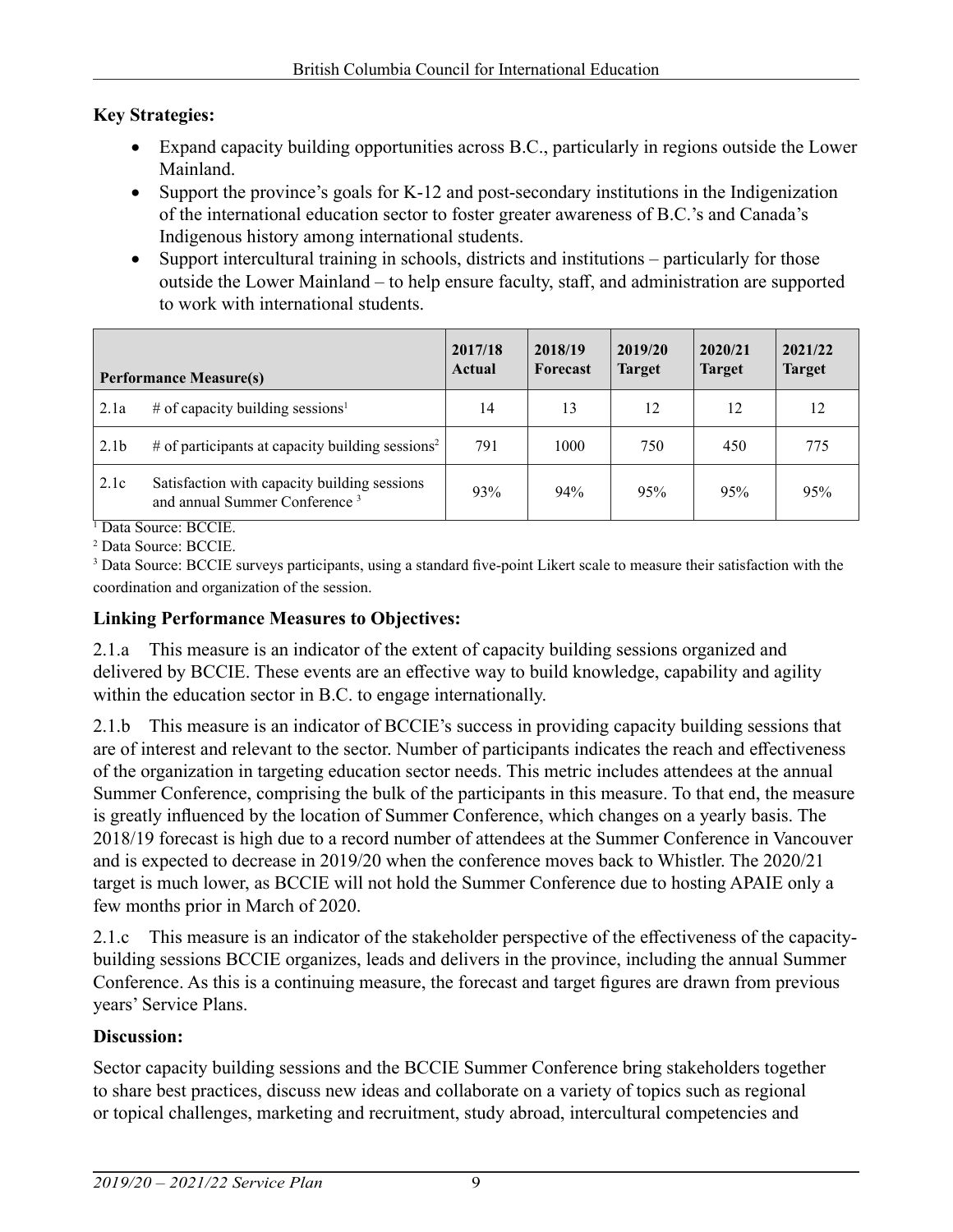student services. In 2019/20, BCCIE will focus on capacity building session outcomes that build indigenization and intercultural competencies and ensure greater accessibility to institutions and practitioners outside the Lower Mainland.

#### **Goal 3: Promote the benefits and opportunities of international education.**

BCCIE plays a leadership role in communicating and engaging with stakeholders in the sector, including B.C. students, schools and institutions, international institutions and government partners, to share information about opportunities, best practices and foster positive relationships.

### **Objective 3.1: Develop effective communication and engagement strategies for outreach to domestic and international stakeholders.**

Strategic communications with internal and external partners expands and strengthens the provincial education sector profile. Through a variety of in person and digital communication methods, BCCIE shares information about opportunities and best practices and fosters positive relationships and collaborations for the benefit of the entire education sector. As the Province works to develop a balanced and strategic approach to international education, BCCIE will play a critical role in communicating provincial international education priorities.

#### **Key Strategies:**

- Share best practices and data by creating and distributing news stories, market intelligence and other communications to profile the positive impact of international education at schools, districts, and institutions in B.C.
- Profile the impact of international education by sharing success stories on the benefits and economic impact of international education in B.C. communities.
- Promote the opportunities and benefits of study abroad experiences for B.C. students and educators.

| <b>Performance Measure</b> |                                                                       | 2017/18 | 2018/19  | 2019/20       | 2020/21       | 2021/22       |
|----------------------------|-----------------------------------------------------------------------|---------|----------|---------------|---------------|---------------|
|                            |                                                                       | Actual  | Forecast | <b>Target</b> | <b>Target</b> | <b>Target</b> |
| 3.1a                       | Total number of annual<br>pageviews for BCCIE<br>website <sup>1</sup> | 110.660 | 135,702  | 149,272       | 164.199       | 180,619       |

<sup>1</sup> Data Source: BCCIE Google Analytics

#### **Linking Performance Measures to Objectives:**

3.1.a Through a variety of initiatives and programs, BCCIE works to support the international education sector in B.C. This measure is an indicator of the effectiveness of BCCIE's communication strategies which includes messages shared via social media, newsletters, articles and news releases. These communication channels drive traffic back to the BCCIE website and are captured by total pageviews. Google analytics defines pageviews as a view of a page on the site that is being tracked by the analytics tracking code. Pageviews is a metric defined as the total number of pages viewed. Increasing total pageviews annually demonstrates the value and effectiveness of BCCIE's communication efforts.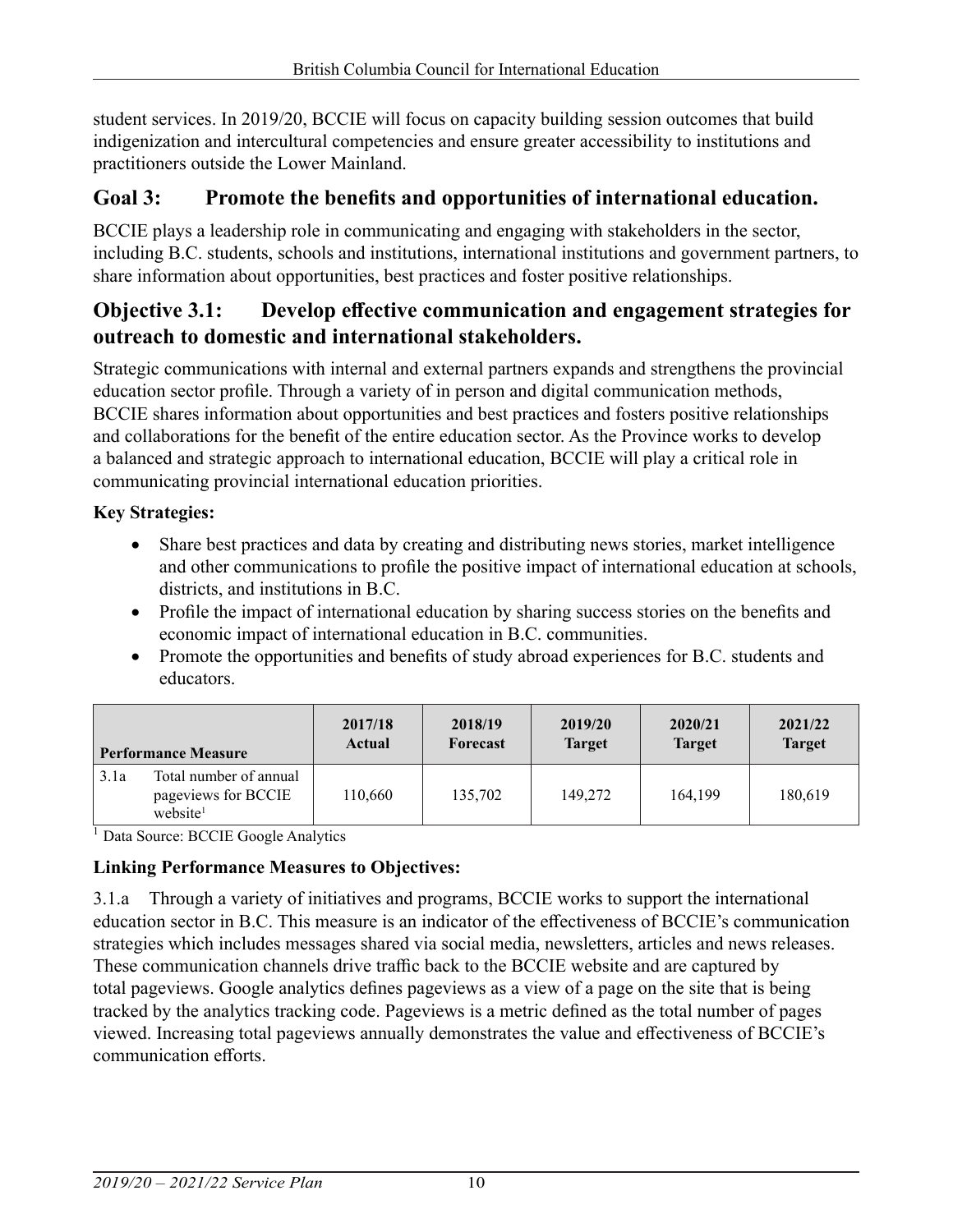#### **Discussion:**

The previous measure for this goal – growth of followers on social media channels – has been retired. Changes to the StudyinBC social media strategy were made in 2018/19, including closing some social media platforms that were no longer reaching the intended audience, greatly affecting the overall number of followers and intended outcomes on social media.

A new metric, total pageviews for the BCCIE website, has been added to demonstrate the effectiveness of BCCIE's communication activities to promote and support provincial international education priorities. BCCIE works hard to ensure all communications, whether through social media channels, the newsletter, feature articles or reports generated, drive traffic back to one central place, the BCCIE website. While there are limitations with this measure as it is not a complete representation of all BCCIE's communication and engagement strategies, it provides a more comprehensive assessment than the previous performance measure.

In 2018/19, BCCIE has strategically worked to increase the number of articles and content generated on the BCCIE website to increase engagement with stakeholders in the sector. As such, a corresponding increase in total pageviews has resulted. While this is a new measure, future targets are estimated based on historical data. The targets for this measure will be monitored and adjusted in future years, if necessary.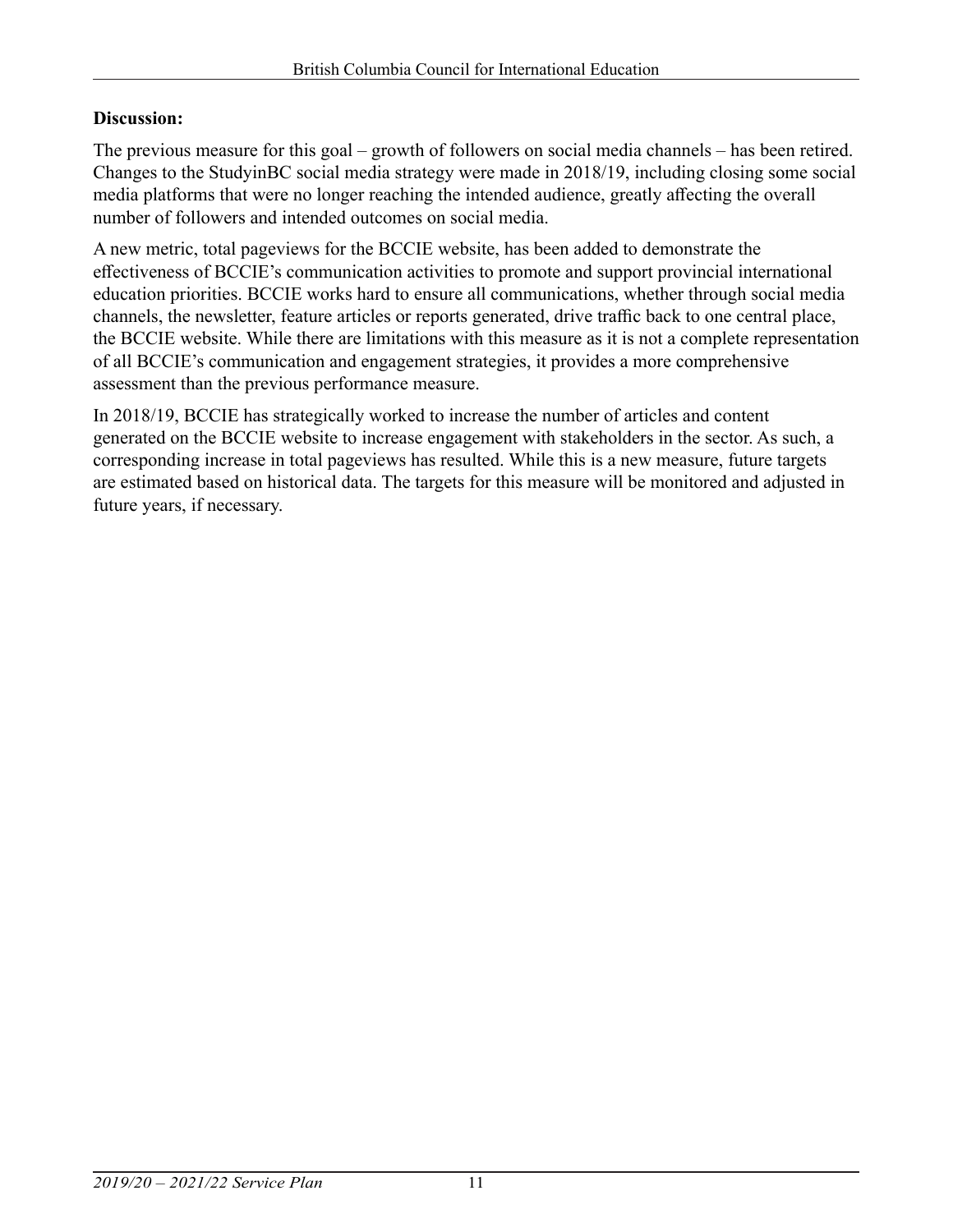# **Financial Plan**

### **Summary Financial Outlook**

For Service Plan 2019-2020

|                                                               | 2017/18   | 2018/19    | 2019/20   | 2020/21                  | 2021/22   |
|---------------------------------------------------------------|-----------|------------|-----------|--------------------------|-----------|
|                                                               | (Actual)  | (Forecast) | (Budget)  | (Budget)                 | (Budget)  |
| <b>REVENUE</b>                                                |           |            |           |                          |           |
| Provincial Grant - General Operations                         | 1,500,000 | 1,500,000  | 1,500,000 | 1,500,000                | 1,500,000 |
| Provincial Grant - EQA <sup>1</sup>                           | 20,000    | 20,000     |           |                          |           |
| EQA (Reapplication and New App Fees) <sup>1</sup>             | 19,500    | 18,000     |           |                          |           |
| <b>BCCIE Summer Conference</b> <sup>2</sup>                   | 293,460   | 291,085    | 327,500   | $\overline{\phantom{a}}$ | 347,445   |
| APAIE 2020 <sup>3</sup>                                       |           |            | 102,718   |                          |           |
| Professional Development <sup>4</sup>                         | 39,966    | 21,700     | 41,000    | 15,000                   | 41,000    |
| Familiarization Tours (Institutional Support)                 | 8,792     |            | 23,000    |                          |           |
| Mission                                                       |           |            |           |                          |           |
| Other Government Contracts <sup>5</sup>                       | 1,245,866 | 264,500    |           | $\overline{\phantom{0}}$ |           |
| <b>Other Contract Fees</b>                                    | 11,621    | 9,000      |           |                          |           |
| <b>Bank Interest</b>                                          | 8,867     | 17,200     | 16,950    | 16,950                   | 16,950    |
| <b>TOTAL REVENUE</b>                                          | 3,148,072 | 2,141,485  | 2,011,168 | 1,531,950                | 1,905,395 |
|                                                               |           |            |           |                          |           |
| <b>EXPENSES</b>                                               |           |            |           |                          |           |
| General Operations (IT, Board Meetings,<br>Supplies, etc.)    | 1,416,714 | 1,506,380  | 1,422,910 | 1,462,051                | 1,502,366 |
| <b>Operations</b>                                             | 119.094   | 111,600    | 118,213   | 118,213                  | 118,213   |
| <b>Salaries</b>                                               | 1,191,040 | 1,286,369  | 1,194,827 | 1,230,672                | 1,267,592 |
| Lease                                                         | 106,580   | 108,411    | 109,870   | 113,166                  | 116,561   |
| EQA <sup>6</sup>                                              | 12,429    | 8,000      |           |                          |           |
| Program Areas <sup>7</sup>                                    | 1,716,197 | 627,105    | 588,258   | 69,899                   | 403,029   |
| <b>TOTAL EXPENSES</b>                                         | 3,145,340 | 2,141,485  | 2,011,168 | 1,531,950                | 1,905,395 |
|                                                               |           |            |           |                          |           |
| <b>NET INCOME (LOSS)</b>                                      | 2,732     |            |           |                          |           |
|                                                               |           |            |           |                          |           |
| <b>TOTAL DEBT</b>                                             |           |            |           |                          |           |
|                                                               |           |            |           |                          |           |
| <b>ACCUMULATED SURPLUS AT</b><br><b>BEGINNING OF THE YEAR</b> | 767,606   | 770,338    | 770,338   | 770,338                  | 770,338   |
| <b>ACCUMULATED SURPLUS AT END OF</b><br><b>THE YEAR</b>       | 770,338   | 770,338    | 770,338   | 770,338                  | 770,338   |

**Notes:**

1. In 2019/20, BCCIE will not receive a government grant or EQA reapplication revenue as the EQA transition into the Ministry was completed in 2018/19.

2. BCCIE will host APAIE in March of 2020 so will not host the annual Summer Conference in June 2020. No revenue or expenses will occur for Summer Conference in the 2020/21 fiscal year.

3. BCCIE will host APAIE in Vancouver in March 2020. All APAIE expenses were outlined in the 2019/20 budget in the previous service plan. In 2018/19, it was determined that all the event conference fees and expenses would be managed by the Professional Conference Organizer (PCO) and this change is now reflected in this service plan. The new amount of revenue of \$102,718 in this budget is an estimate of BCCIE's portion of the profits from acting as the APAIE secretariat. There are some expenses leading up to APAIE that are accounted for in the budget for Program Areas and the APAIE revenue will be used to offset those expenses.

4. Revenue for professional development (PD) varies year to year. A large two-day workshop is planned for 2019/20 and 2021/22 so revenue in those years is anticipated to be higher.

5. Forecast for 2018/19 includes a contract from the Ministry of Education for student and teacher mobility initiatives. Forecasts for future years do not include other governments contracts.

6. The transition of EQA into the Ministry was completed in 2018/19 so no expenses are expected beginning in 2019/20.

7. In 2019/20, additional revenue from APAIE 2020 and the Summer Conference increased the budget for Program Area spending. In 2020/21, Program Area budgets decreased due to reduced revenue generated to offset these activities.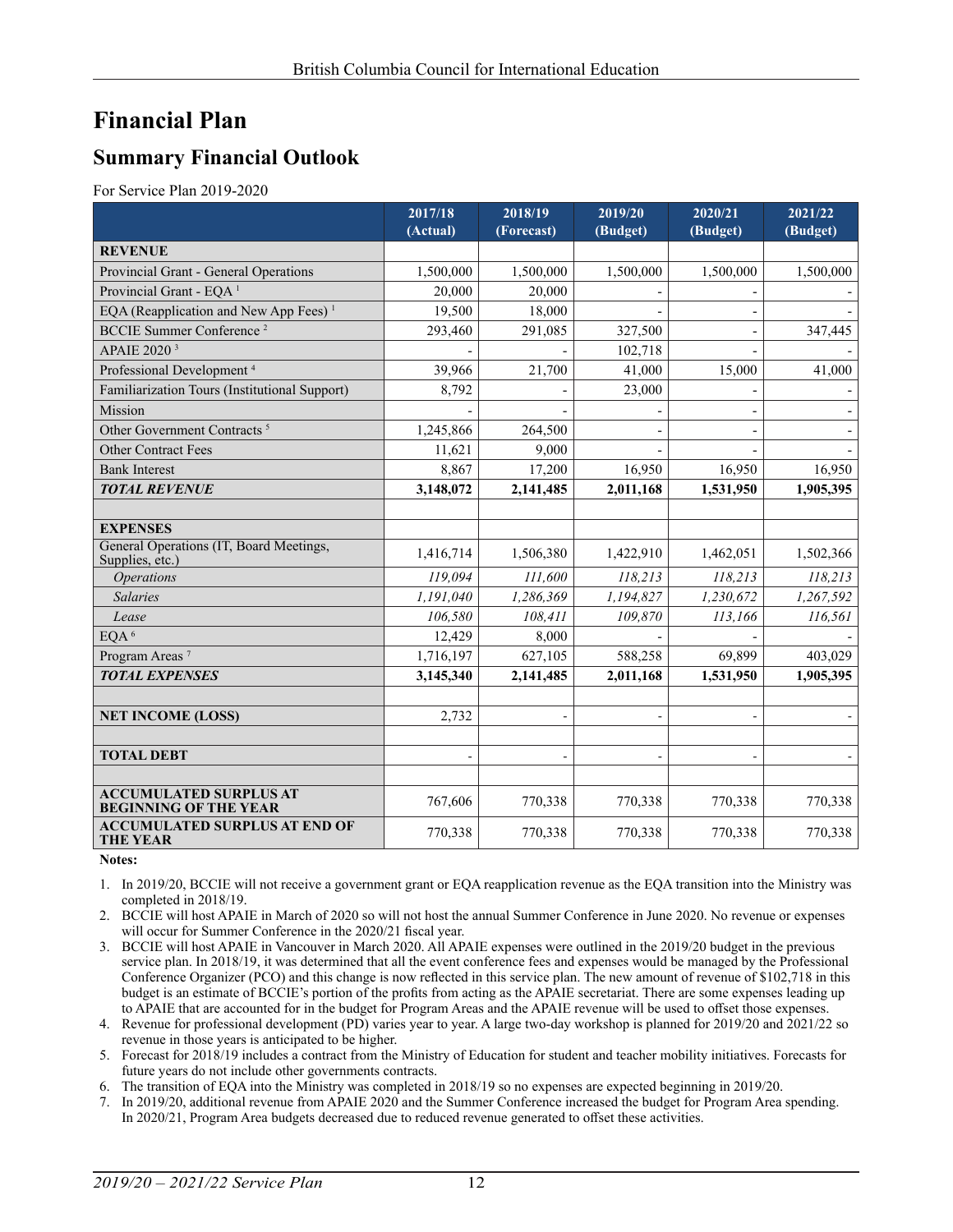#### **Key Forecast Assumptions, Risks and Sensitivities**

The BCCIE forecast is based on the following key assumptions:

- Operating funds from the Ministry of Advanced Education, Skills and Training for jointly agreed activities;
- No additional contract revenue from the Ministry of Education beyond 2018/19; and
- Additional activities in 2019/20 related to APAIE 2020 will be offset by the revenue BCCIE will receive as the APAIE secretariat.

### **Management's Perspective on the Financial Outlook**

The development of a provincial framework for international education in British Columbia is underway. BCCIE will work closely with partner ministries within its financial and operational capacity as the framework is launched and implemented. This work will provide direction to BCCIE in its ongoing support for the international education sector in B.C.

The Ministry of Education's international education scholarships, administered by BCCIE, are currently under review. While the absence of Ministry of Education contract funding will be offset by APAIE in 2020, the lack of funding will have potential financial impacts on operations and staffing in 2020/21 and 2021/22.

The cultural, social and economic significance of international education to B.C. necessitates building new relationships with key partner countries in addition to maintaining existing important global linkages. From time to time this may require BCCIE to support Government missions or other activities not identified in the Operational Plan. The current budget does not include contingencies for Government missions.

BCCIE will continue to closely monitor resources and expenditures to deliver services in an efficient and cost-effective manner. BCCIE will work collaboratively with the Ministry of Advanced Education, Skills and Training; Ministry of Education; and Ministry of Jobs, Trade and Technology to develop strategies to manage expenditures, leverage partnerships and ensure alignment with Government priorities.